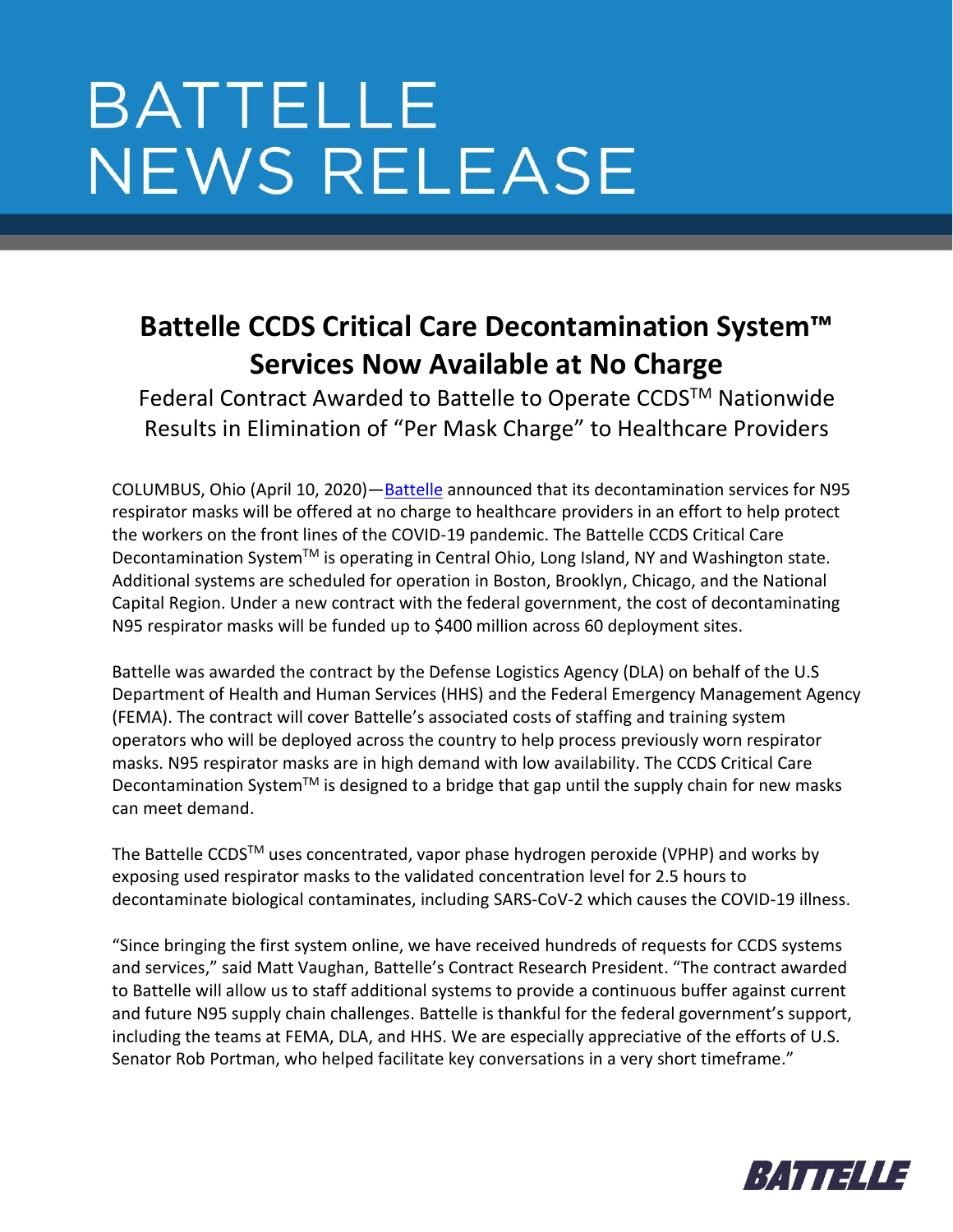"Battelle is providing critical support to our healthcare professionals across the country who are in desperate need for N95 respirator masks. That is why I got personally engaged to help connect Battelle with the appropriate contacts in the administration as they sought to rapidly scale up the manufacturing of decontamination systems nationwide," said Portman. "The federal funding results in decontamination services at no charge to hospitals and helps protect front line healthcare professionals across the country. I will continue to do anything I can to ensure our healthcare heroes have what they need to stay safe while performing their critical work."

Battelle has started recruiting technicians to be trained and operate the systems as they are deployed. FEMA and HHS will determine where future systems will be placed for operation.

For decades, Battelle has served the military in protecting troops from chemical and biological hazards. The company operates Biosafety Level 2 and 3 labs where research is performed on live viruses, including SARS-CoV-2. Battelle also has a full medical device development team that works with the FDA on a regular basis.

Battelle CCDS™ is based on research that Battelle performed for the FDA in 2015 (Richter et al., 2016) to assess the feasibility to decontaminate N95 respirator masks in the event of a PPE shortage resulting from a pandemic. That VPHP decontamination [FDA study,](https://www.fda.gov/emergency-preparedness-and-response/mcm-regulatory-science/investigating-decontamination-and-reuse-respirators-public-health-emergencies) using the same system parameters and critical end points as the current system, was shown to result in 6-log reduction of *G. stearothermophilus* while not degrading the filter performance of N95 respirators for multiple decontamination cycles. Battelle is currently conducting research to validate other equipment, including surgical masks and ventilator components, can be decontaminated using this process.

Healthcare providers that are enrolled in the Battelle CCDS<sup>TM</sup> program will collect worn respirator masks daily in accordance with an approved procedure and courier them to one of the active Battelle CCDS Critical Care Decontamination System™ locations. The PPE will be labeled with a barcoded serial number for tracking the chain-of-custody throughout the process. This ensures that healthcare providers receive their own masks back. Each respirator mask will be marked with the number of times that mask has been processed.

To learn more about Battelle CCDS™, please visit [www.battelle.org/decon](http://www.battelle.org/decon) or [www.battelle.org/covidnews.](http://www.battelle.org/covidnews)

## **About Battelle**

Every day, the people of Battelle apply science and technology to solving what matters most. At major technology centers and national laboratories around the world, Battelle conducts research and development, designs and manufactures products, and delivers critical services for government and commercial customers. Headquartered in Columbus, Ohio since its founding in